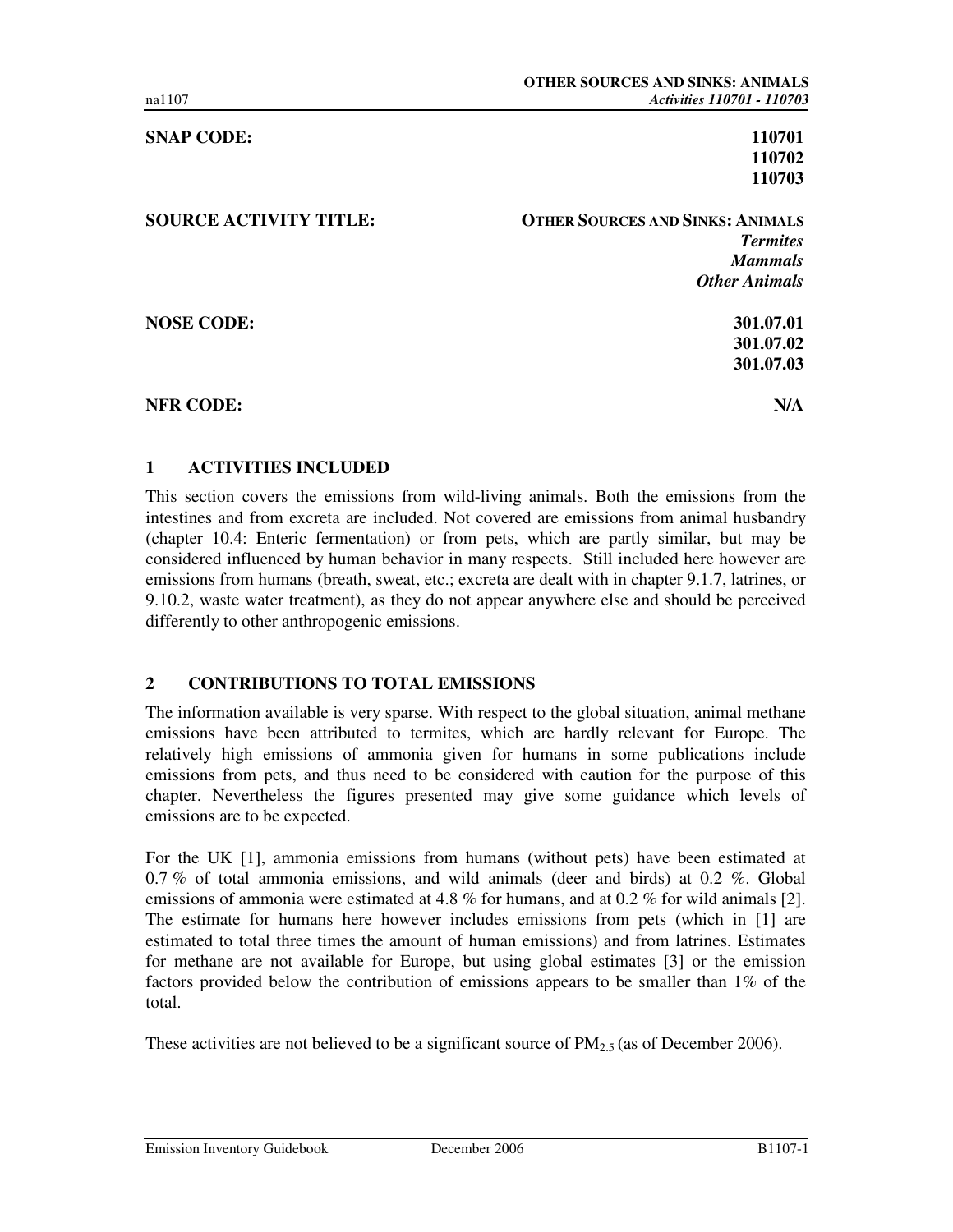### **3 GENERAL**

#### **3.1 Description**

Metabolic processes especially in the intestines of animals, but also processes in their excretions are responsible for gas formation. One important pathway leading primarily to methane formation is the anaerobic degradation of plant cellulose by symbiotic microflora (methanogenic bacteria, but also acetogenic bacteria) in the intestines. Major kinds of animals that are known to emit methane are mammals (primarily ruminants and rodents) and termites. A completely different pathway of emissions is the decay of urea or uric acid to ammonia in animal manure (mammals or birds). This pathway may also lead to  $N_2O$  formation. Emissions however are much more pronounced for domestic animals, where manure is actually collected and kept liquid for longer periods of time, or other sites where animals live in a very dense population (point emissions from bird breeding colonies on small islands, e.g. in the North Sea). Other relevant emissions are volatile organic compounds like isoprene, however no specific information could be obtained as this source is probably negligible.

It is very important to discuss the difference and the reasons of the difference between domestic and wild animals. Domestic animals are generally kept more densely, such that manure management is needed and the manure has to be stored for a longer period of time. Chemical processes in the manure (decay of urea to ammonia) are completely different and much less relevant for natural animals. Also, the diet is quite different between natural and domestic animals, influencing the feed nitrogen content, which is important for ammonia formation. The diet also affects the methane yield, the proportion of food energy content emitted in the form of methane. Nevertheless emissions need to be considered comparable to some extent, especially due to the absence of any better data (see section 8).

For a gas which deposits quite efficiently as ammonia, also a canopy effect may be taken into account. Gases released effectively from the animals may well be absorbed immediately in the forest canopy or in the grass before ever actually escaping to the lowest layers of the atmosphere. These emissions will never have any apparent effect on the atmosphere.

### **3.2 Definitions**

Wild-living animals: Animals which are not severely affected in their feeding behavior or their mobility by anthropogenic influences, and are not controlled by humans.

### **3.3 Controls**

Not applicable.

#### **3.4 Emissions**

Emissions are mainly methane and ammonia. Some NMVOC emissions are also possible, but probably small. Considering similar processes as for domestic animals, also nitrous acid emissions should be expected. For instance, formic acid emissions have been attributed to formicine ants [4]. These emissions have never been actually quantified and may not be relevant anywhere outside the tropical rain forests.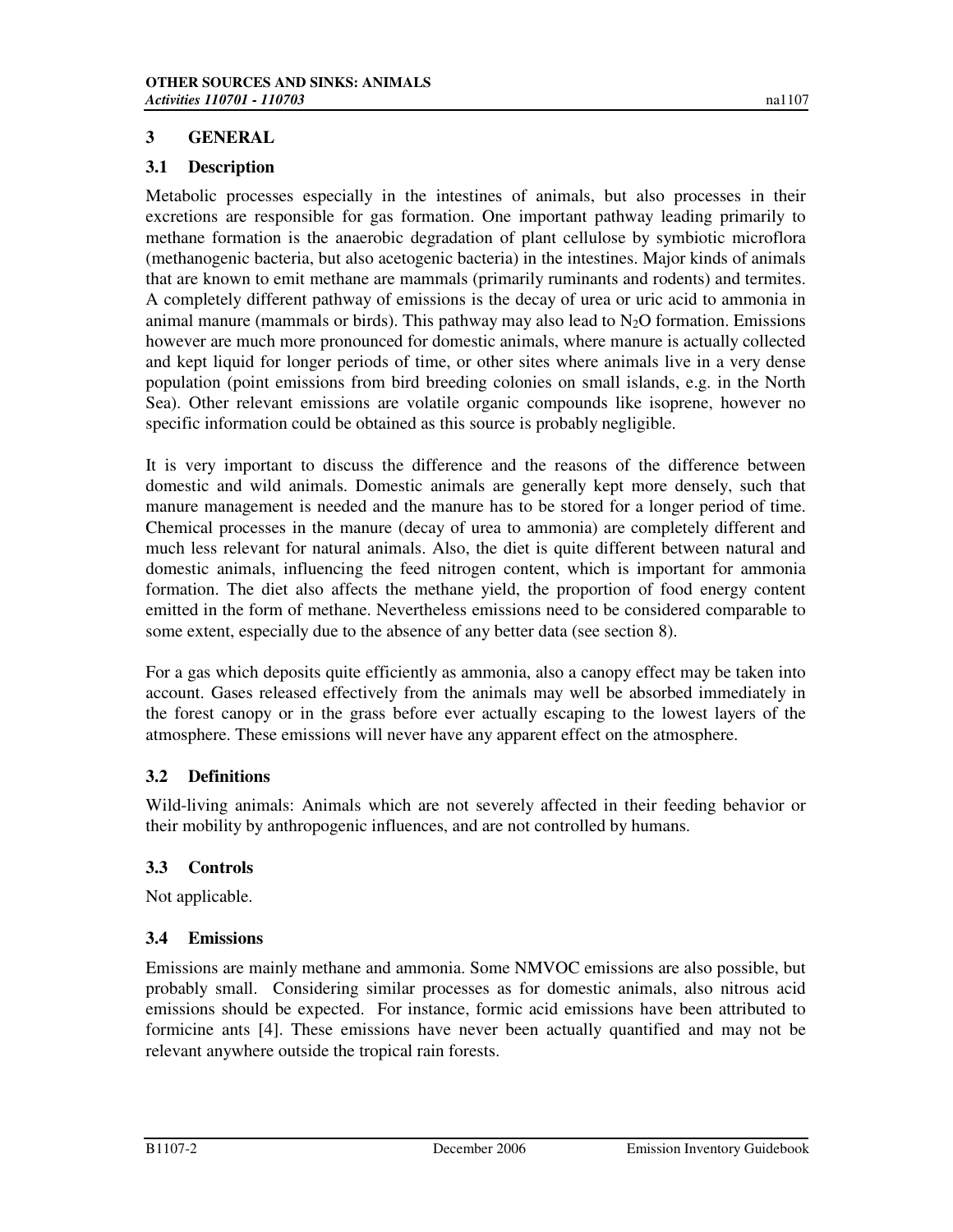# **3.5 Controls**

There is no controls to natural emissions by definition.

### **4 SIMPLER METHODOLOGY**

Apply emission factors given in section 8.

### **5 DETAILED METHODOLOGY**

For detailed emission assessment, emission factors as given in section 8 should be adapted towards national particularities. Such an approach has been used in [5]. Animal weights may vary within a species as much as a factor of 2, leading to considerably different emission scaling factors, depending on which variety of a species is dominant in a certain country. Also, the feeding habits should be taken into account, both in terms of energy content in order to assess methane emissions [3], and in nitrogen content for scaling ammonia emissions [2].

### **6 RELEVANT ACTIVITY STATISTICS**

Information from wildlife specialists, hunting statistics etc. on number and kind of animals present. For big game species, hunting accounts for about 20-30% of the winter population (which resembles the annual population minimum).

### **7 POINT SOURCE CRITERIA**

There are no point sources.

### **8 EMISSION FACTORS, QUALITY CODES AND REFERENCES**

As measuring emission factors for wild living animals is almost by definition very difficult, the data quality is poor (D-E). Most information is taken from similarities and analogies between domestic and wild animals. The choice of emission factors for ammonia has been discussed in detail [1]. Ammonia emission rates have been given for red deer (0.9 kg/individual and year, [1]) and for reindeer (1 kg N per individual and year, [2]). The emission factors seem to be similar enough to be combined for Table 1. Not considered here however was possible redeposition of ammonia in forests at plant surfaces before emissions actually can reach the atmosphere (canopy effect), as discussed in [2].

For methane, data presented in this guidebook for enteric fermentation were used [6]. Large uncertainty is associated with deriving deer emissions from cattle emission factors. Scaling of these emissions for moose and for red deer was performed using estimated excretion of nitrogen [2] as an indicator of their metabolic activity. These emission factors are about 50 % larger than those suggested previously [3]. However as methane emissions from animal droppings are not included in either of the data given (an additional 25 % according to[6]), the emission factors proposed here still should not be considered upper limits. Methane

Emission Inventory Guidebook December 2006 B1107-3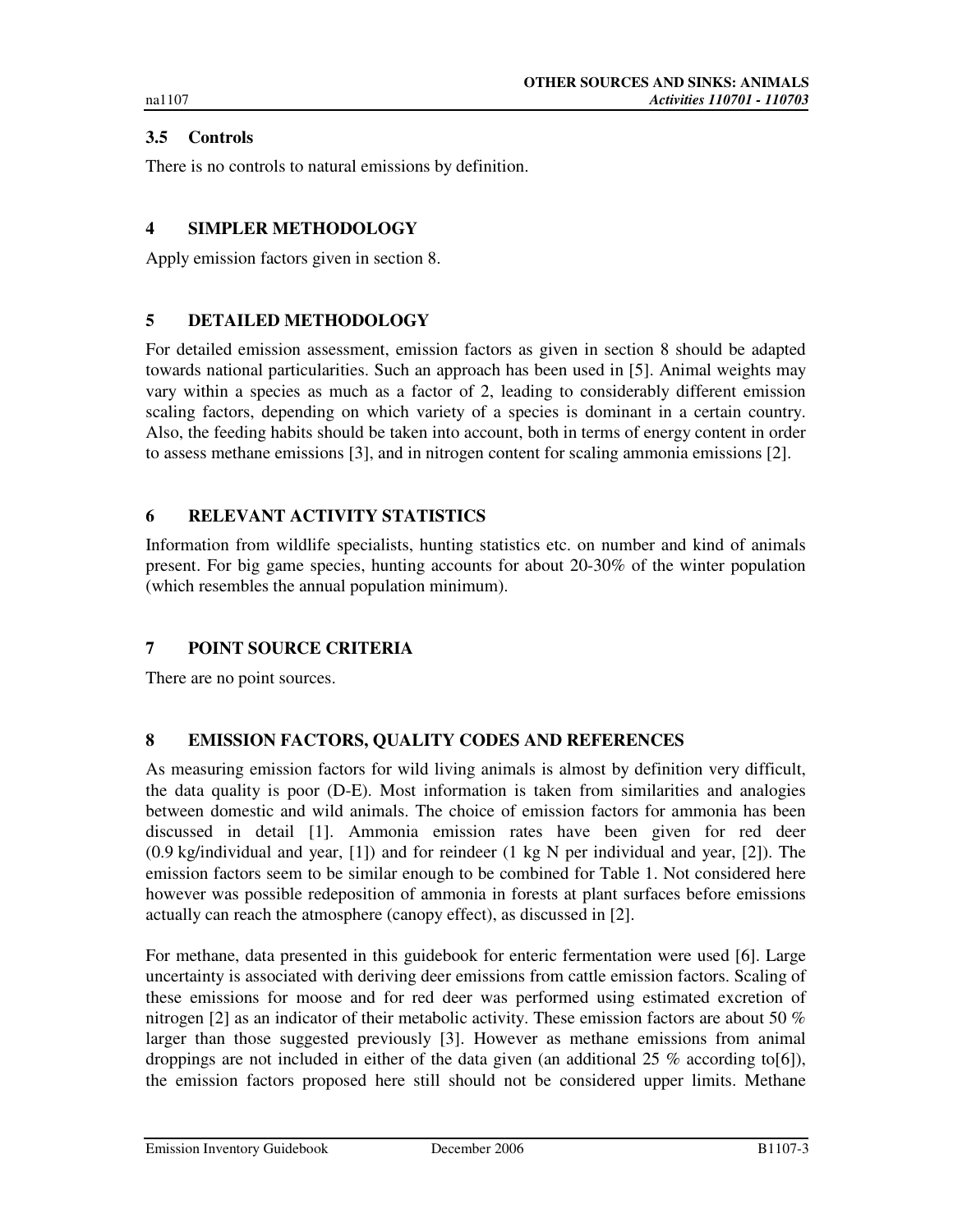emissions from humans, mainly in human breath, have been assessed from measured values [3]. The resulting emission factor of 0.07 kg/person and year is notably lower to that of pigs, which may have a comparable metabolism. Considering the food uptake of humans, which is about one third of that of pigs, an emission factor of 0.5 kg/person would be expected. Much of this discrepancy may be due to a different diet but no full explanation is possible. We thus propose to apply an emission factor of 0.1 kg/person and year.

As weights for different game species vary considerably, we recommend to further scale the emissions by the life weight in a linear fashion. A more complex scaling proportional to the  $\frac{3}{4}$ power of weight has been suggested [3], which may describe the food demand more closely, but other parameters also contribute to methane emissions such that it does not seem justified to perform an increase in complexity. The average weights of species have been simplified from much more detailed literature data [7]. Thus the average weight of red deer and reindeer is taken at 100 kg, fallow deer and white-tailed deer 90 kg, roe deer 15 kg, chamois 35 kg, ibex 70 kg and mufflon 25 kg. Moose emissions were assumed to be twice those of reindeer, according to estimates of nitrogen excretion [2]. The resulting methane emission factors are consistent with estimations by the Swiss Federal Office of Environment [8]. Ammonia emission factors agree in part with data from the Czech Republic [5]. There are discrepancies of almost a factor of 3 for red deer however, as the dominant variety is the unusually heavy Carpathian deer (170 kg).

**Table 8.1: Emission factors for wild animals' emissions (in kg per animal/person and year)** 

|                           | Assumed life weight [kg] | CH <sub>4</sub> | NH <sub>3</sub> | Literature                 |
|---------------------------|--------------------------|-----------------|-----------------|----------------------------|
| deer (red deer, reindeer) | 100                      | 25              | 1.1             | derived from $[6]$ , $[1]$ |
| moose                     | 350                      | 50              | 2.2             | derived according to [2]   |
| Roe deer                  | 15                       |                 | 0.2             | scaled from red deer*      |
| boar                      |                          | 1.5             |                 | [6], derived from $[1]$    |
| birds                     | 0.8                      |                 | 0.12            |                            |
| Large birds               | 2.4                      | --              | 0.36            |                            |
| <b>I</b> humans           |                          | 0.1             | 0.05            | derived from $[3]$ , $[1]$ |

\* Use animal weights to similarly scale emissions for other species

No information at all was available for rodents. Here also linear scaling by weight should be performed. While this probably underestimates the metabolic activity of small animals somewhat, the methane yield, given in [3] as the fraction of food energy content that is emitted as methane, has been assumed to be clearly smaller for any species other than ruminants. A Czech study [5], taking into account the nitrogen content of feed, assumes ammonia emissions from hares to be about 8 times of what should be expected from weight scaling. On the other hand, for smaller animals living close to or under the ground, the canopy effect should be expected very large. All of this is to be considered part of overall uncertainty. Not included were termite emissions, which are currently assumed negligible for the European continent, even if termites have become established in Southern Europe, or emissions from other invertebrates.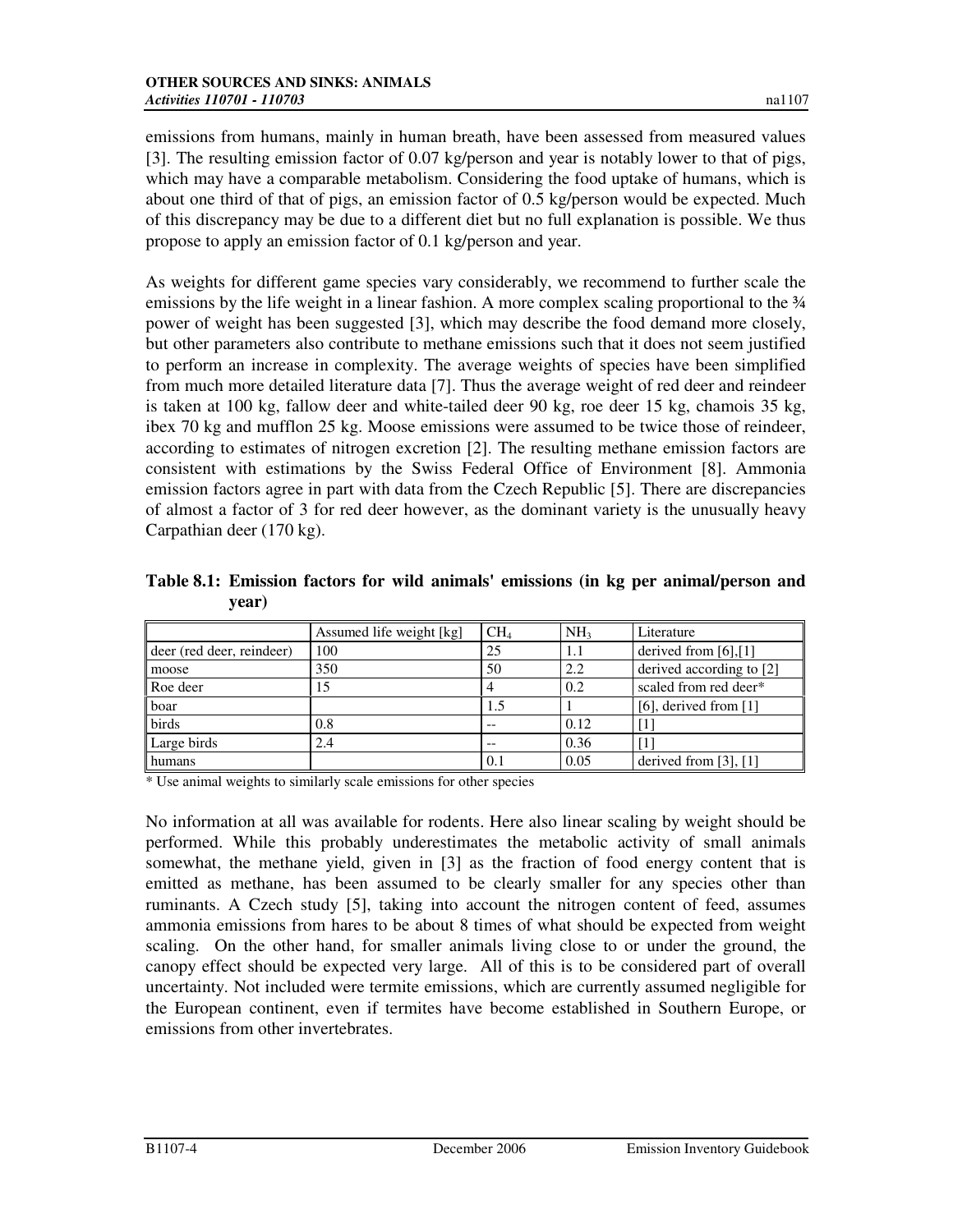### **9 SPECIES PROFILES**

No profiles are needed for methane or ammonia emissions. Information on NMVOC is missing.

#### **10 UNCERTAINTY ESTIMATES**

Uncertainty is to be considered very high (data quality D, for methane emissions from deer E).

### **11 WEAKEST ASPECTS/PRIORITY AREAS FOR IMPROVEMENT IN CURRENT METHODOLOGY**

Emission rates are primarily inferred from domestic animals.

### **12 SPATIAL DISSAGGREGATION CRITERIA FOR AREA SOURCES**

Forest area or grassland area, depending on animal species considered.

### **13 TEMPORAL DISSAGGREGATION CRITERIA**

Source is too small such that no detailed temporal disaggregation is needed.

### **14 ADDITIONAL COMMENTS**

Wild living animals are generally to be considered as causing natural emissions, even if their number is to a large extent dependent of human interest (in both directions: animals in competition to domestic animals, but also animal feeding in winter because of hunting interests). The reason is that anthropogenic influence should not be considered overwhelming in this respect.

More problematic is the question of human emissions. The human metabolism clearly is associated with anthropogenic activities, and the number of humans on earth (or in Europe) clearly is out of its natural boundary. Nevertheless it seems ethically not correct to submit this type of emissions to those which are effectively controllable by man. Human control in that respect, i.e. regulation of the number of people on earth for the sake of limiting emissions to the atmosphere, can not be acceptable. Therefore also these emissions should be considered "natural".

### **15 SUPPLEMENTARY DOCUMENTS**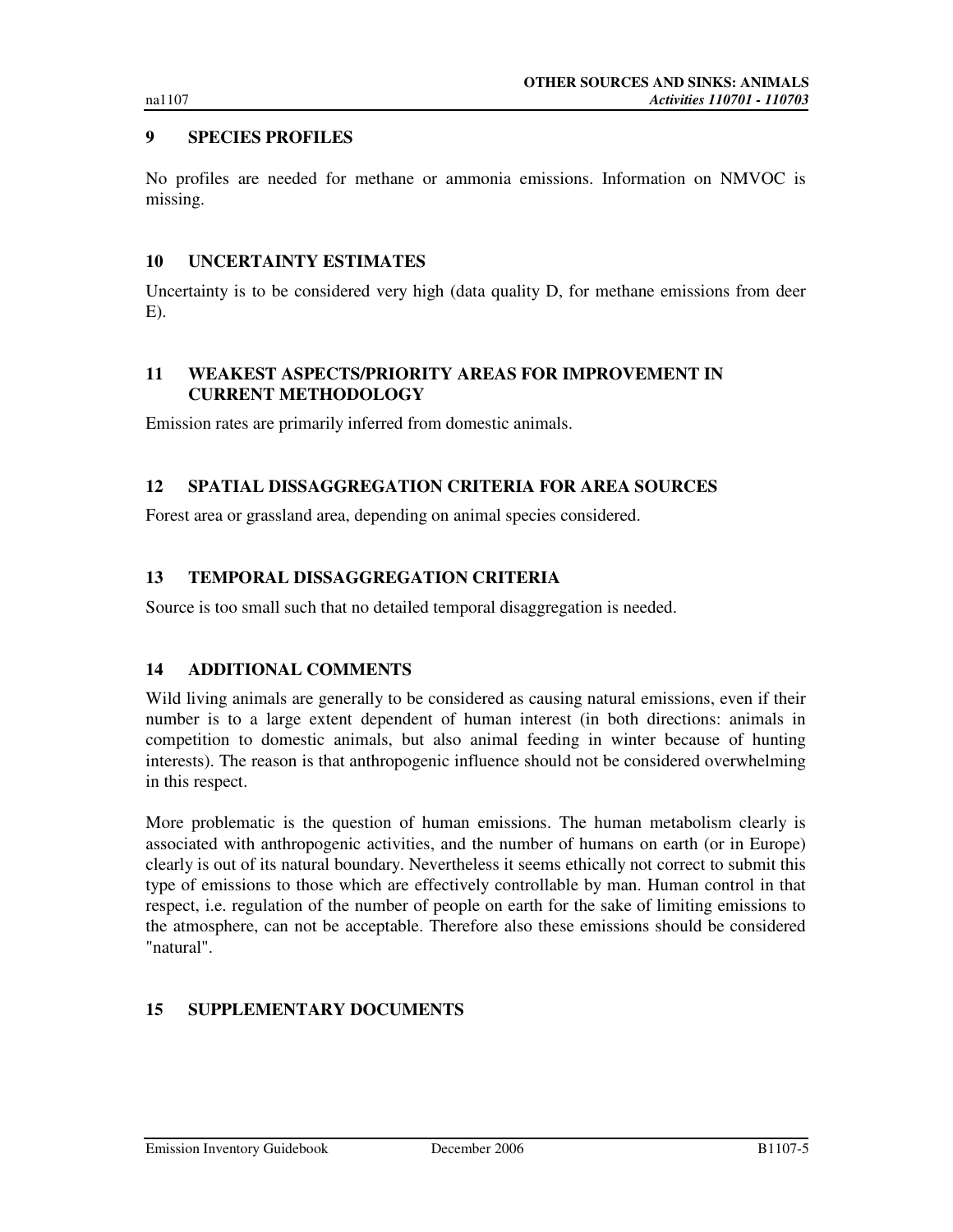### **16 VERIFICATION PROCEDURES**

#### **17 REFERENCES**

- [1] Sutton M.A., Place C.J., Eager M., Fowler D., Smith R.I. (1995). Atmos.Environ. 29, 1393-1411.
- [2] Bouwman A.F., Lee D.S., Asman W.A.H., Dentener F., Van Der Hoek K.W., Olivier J.G.J. (1997). A Global High Resolution Emission Inventory for Ammonia. Global Biogeochemical Cycles 11, 561.
- [3] Crutzen P.J., Aselmann I., Seiler W. (1986). Tellus 38B, 271-284.
- [4] Graedel T.E., Eisner T. (1988). Tellus 40B, 335-339.
- [5] Jelinek A. (1997). In: Emission Inventories of Air Pollutants Project, Final Report, Annex 2. Czech Hydrometeorological Institute, Prague.
- [5] Chapter 10.4 (Enteric Fermentation), V2.0, this handbook
- [6] Niethammer J., Krapp F., Eds. (1986). Handbuch der Säugetiere Europas, Band 2/II, Paarhufer - Artiodactyla (Suidae, Cervidae, Bovidae). Aula, Wiesbaden.
- [7] Bundesamt für Umweltschutz, Emissions of air polluting substances from natural sources in Switzerland (in German). Schriftenreihe Umweltschutz 75, Berne (CH), November 1987.

### **18 BIBLIOGRAPHY**

#### **19 RELEASE VERSION, DATE AND SOURCE**

| Version: | 1.4 |
|----------|-----|
|----------|-----|

Date: 3 February 1999

Source: Wilfried Winiwarter Austrian Research Centre Seibersdorf Austria

Contributions from: Boris Bretschneider, Czech Hydrometeorological Institute, Czech Rep.; Hans-Martin Berg, Museum of Natural History, Austria; Friederike Spitzenberger, Museum of Natural History, Austria; Mark Sutton, Institute for Terrestrial Ecology, U.K. ; Friedrich H. Völk, Universität für Bodenkultur, Austria

Updated with particulate matter details by: Mike Woodfield AEA Technology UK December 2006